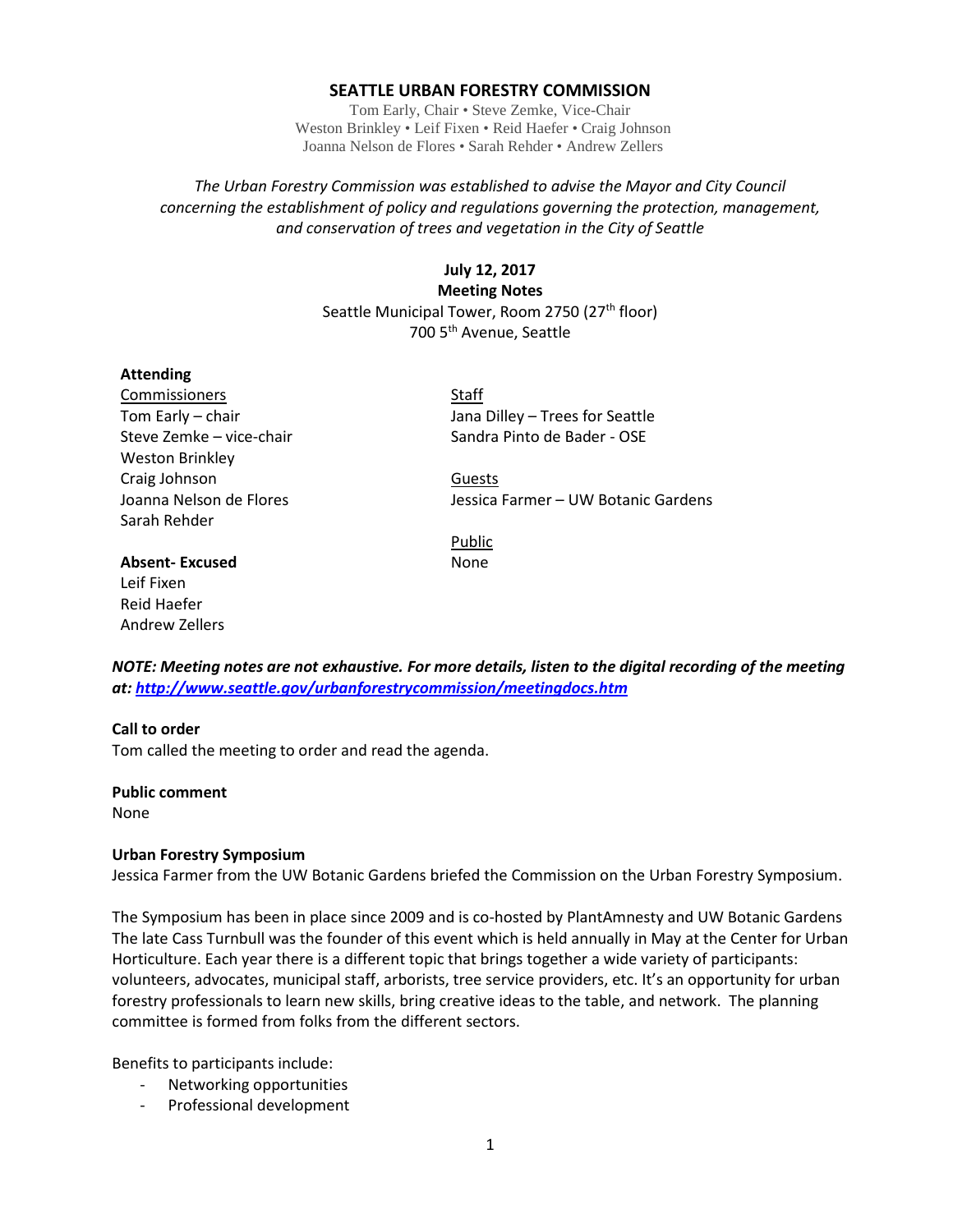- Cross-sector collaboration
- Education for volunteers and advocates

The event provides opportunities for organizations to host table displays. Organizations that have participated in the past include:

- PlantAmnesty
- TreePAC
- Seattle Audubon
- City Fruit
- Duwamish River Cleanup Coalition
- Seattle Office of Sustainability & Environment
- DIRTCorps
- Seattle Green Spaces Coalition
- Flora & Fauna Books

In the first couple of years the symposium was sponsored by the WA State of Natural Resources, Pacific NW charter of the International Society of Arboriculture, and the Northwest Horticultural Society. They provided support on the early years.

More recent sponsors include Seattle Office of Sustainability and Environment, West Seattle Garden Tour, Seattle Parks, and Arborist support (Bartlett tree experts, Seattle Tree Preservation, Davey, Arborwell, Thundering Oak, Renaissance Tree Care, and Gilles Tree Consulting).

Past years topics:

- 1. Managing urban forests in the heart of the City
- 2. Saving trees
- 3. Trees and urban infrastructure
- 4. Trees and volunteers
- 5. Trees and viewers
- 6. Climate change and the urban forest
- 7. For what it's worth: valuing the urban forest
- 8. Sustaining the urban forest during densification
- 9. Equity and the urban forest

The event is making sure to incorporate more diverse participants both to the event and the planning committee.

UFC question/comment: do you have an idea on the topic next year? Answer: things are pretty preliminary at the moment but looking at potentially looking at partnerships between government and non-profits.

UFC question/comment: it could also include resident involvement in UF efforts.

UFC question/comment: do you keep track of where the attendees come from? Are they non-profit, government, etc.?

Answer: We don't have consistent data. It would be good to get a better sense of the audience.

UFC question/comment: another idea would be trees and risk could be a very relevant topic. Municipalities are working with their attorneys' office to look at risk.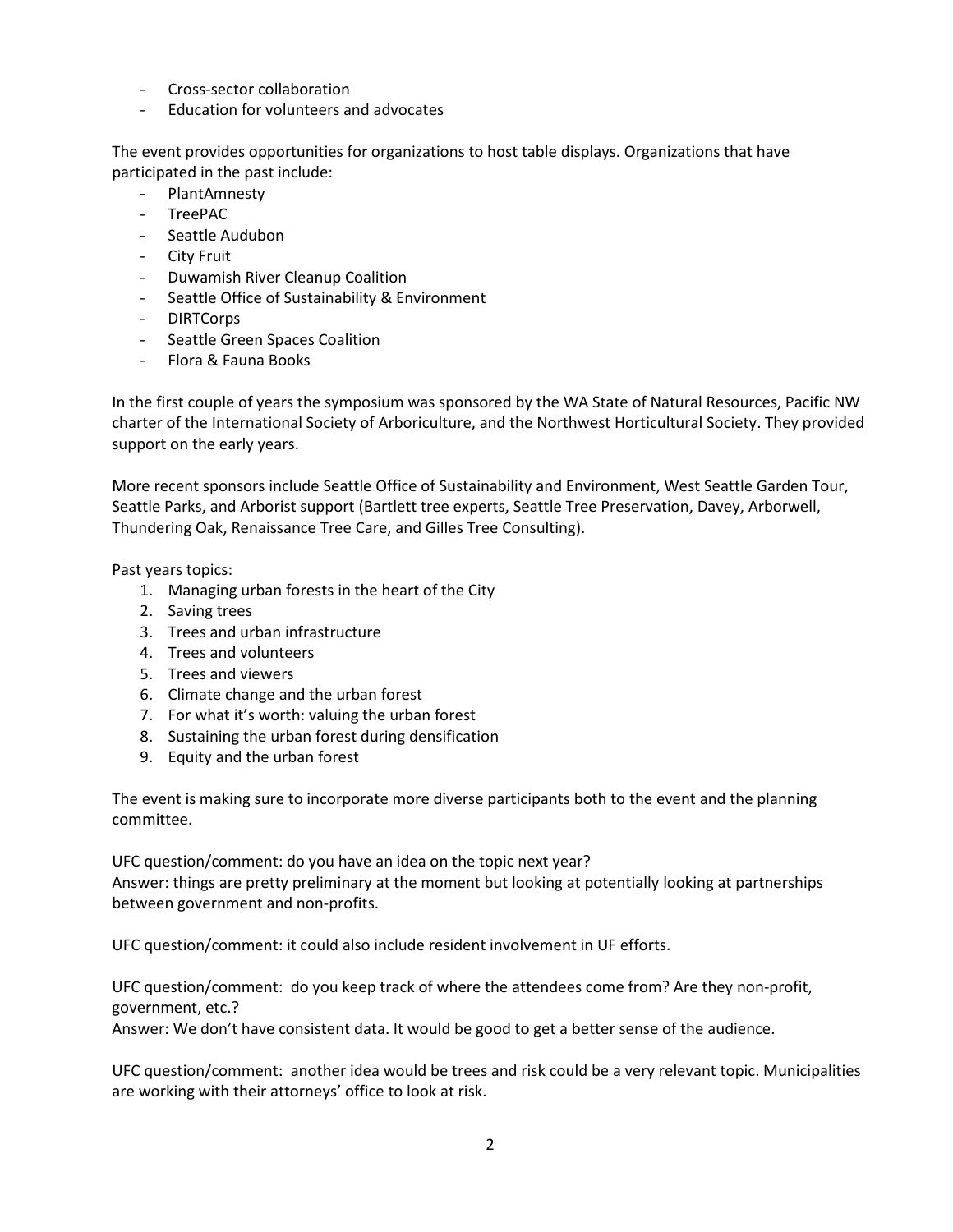Answer: We do partner with the Pacific NW chapter of ISA to get professional certifications. A broader conversation about that would be helpful.

UFC question/comment: how are you planning to expand your reach to more diverse participants? Answer: a lot of the advertising for the event is word of mouth so, having a more diverse planning committee helped. We asked our speakers to share with their networks and we also got access to a listserv for people of color in the environmental field.

## **2017 Arbor Day Celebration**

Jana Dilley, Trees for Seattle program manager, updated the UFC on this year's Arbor Day celebration planning.

The event is scheduled for October 14 at Sam Smith Park in the Mount Baker neighborhood. Right next to the Jimmy Hendrix Park and the African American Museum.

MLK Way and 28<sup>th</sup> Ave S just north of Massachusetts. They have lost several trees in the past years (especially last summer due to lack of irrigation). They are planning on planting conifers including some of the redwood clones. 20 trees total. Working with Plant for the Planet to help plant the trees. Some of Philip Stielstra clones will also be planted in SPU's watershed and elsewhere on SPU property in the city.

Jana shared pictures of the area where the event will take place. They are looking at street trees as well.

Some of the partners that are confirmed to date include: Mount Baker HUB (business association) Plant for the planet Seattle Audubon Forterra King County Million Trees campaign

There will be a guided tree walk.

Park(ING) day will be September 16 and are working on holding it near the park this year. It presents a good opportunity for outreach and Arbor Day celebration promotion.

Jana invited the UFC to getting involved and attend the event.

UFC question/comment: are there other Arbor Day celebrations throughout the city? Answer: that model is more for Green Seattle Day where they have a hub location and work parties in other parks throughout the city. An Arbor Day celebration is a requirement for the City's TreeCity USA denomination.

UFC question/comment: what efforts have been made to get schools involved.? Answer: maybe a way to get them to come would be to have a memorial tree planted in the school's name.

UFC question/comment: how many people are you expecting to get? How much capacity do you have? Answer: there is enough space to accommodate a couple hundred people and there is enough volunteer work.

UFC question/comment: do you get sponsors? Maybe a way to support tree planting by giving people the ability to put up a plaque?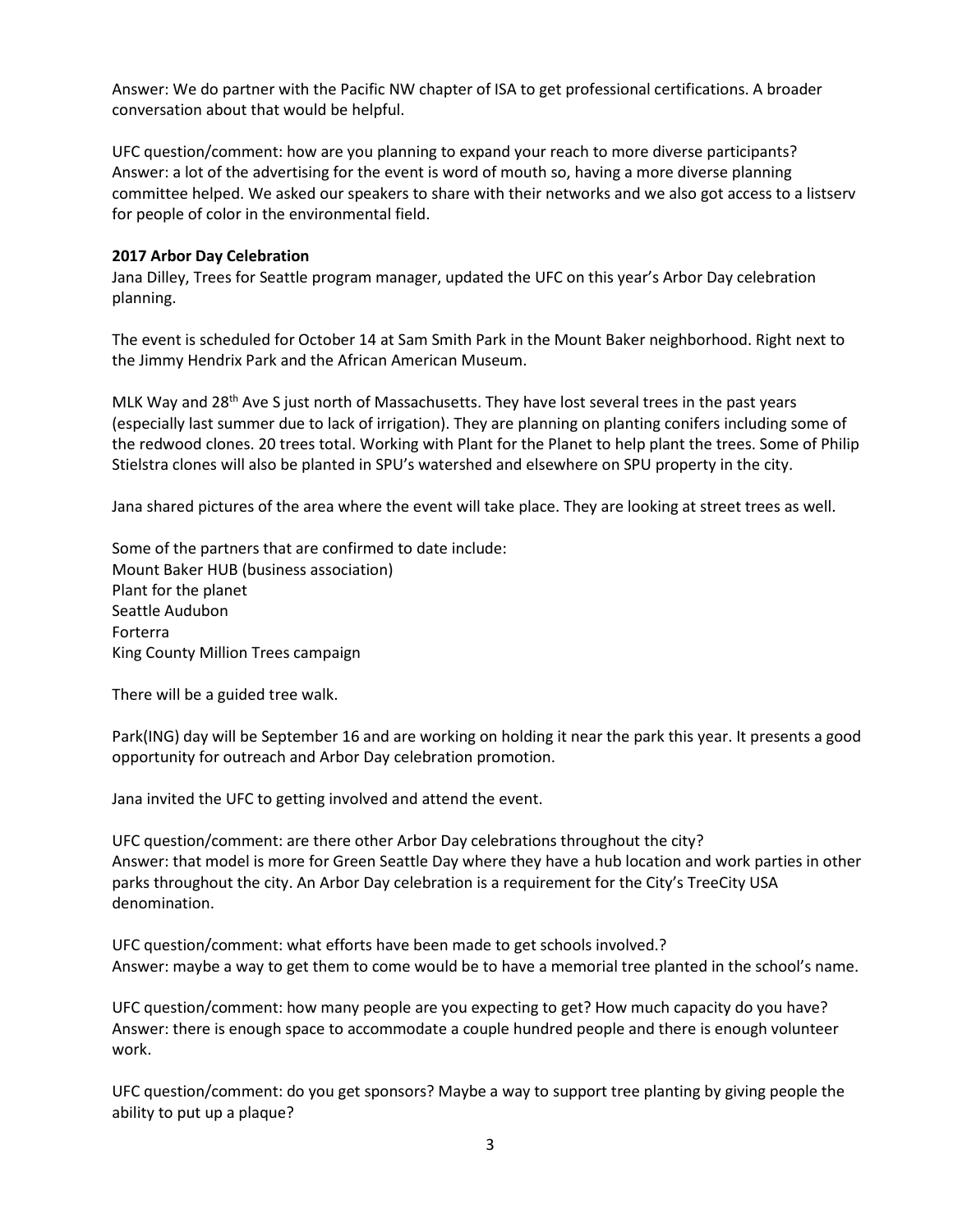Answer: the event is a pretty low cost. Mostly staff time. Parks has pretty strict restrictions around plaques.

UFC question/comment: food sponsors would be a good way to guarantee attendance. Answer: We are also inviting City Fruit

### **MHA EIS recommendation**

The Commission reviewed and discussed a couple of items related to the MHA EIS recommendation. Commissioners agreed that mentioning the 2035 Comp Plan would make sense as well as including specific questions for SDCI to respond to.

Questions could include:

- What is the projected tree loss on the no-action alternative?
- What methodology is used to estimate tree loss in alternatives 1, 2 and 3
- How do you enforce a policy that it's not actionable?
- How is a mitigation effort tied to an incomplete future work effort such as the UFSP update?
- How are you planning on having developers mitigate for tree loss?
- What are you comparing tree loss to?
- How is the UFSP update policy will be actionable and enforceable?

Tom will send a revised version to Sandra to circulate for adoption at the beginning of the August 2 meeting.

## **Work Plan items discussion**

- **Policy principles of a tree code update**
- **2016 canopy cover assessment review. How should our current data inform future urban forest policy decision?**

Move to next meeting

### **Public comment**

None

### **New Business**

Next week there will be a tour of Yesler Terrace.

## **Adjourn**

**Public input: From:** Mike.Barrett Susan.Ward [mailto:barrettmw@msn.com] **Sent:** Tuesday, July 11, 2017 6:23 PM **To:** Pinto de Bader, Sandra <Sandra.Pinto\_de\_Bader@Seattle.gov> **Subject:** Re: New documents posted on the Urban Forestry Commission website

Dear UFC and Ms Pinto de Bader,

Whether the response to the DEIS is this or an even stronger one, I do urge the commission to hold the DEIS accountable for more realistically reporting the probable effect on tree canopy, and to offer recommendations for mitigation. The draft EIS gives little weight to environmental and aesthetic impacts, particularly to the loss of trees which would be inevitable under each alternative- even 1- if greater protections are not mandated.